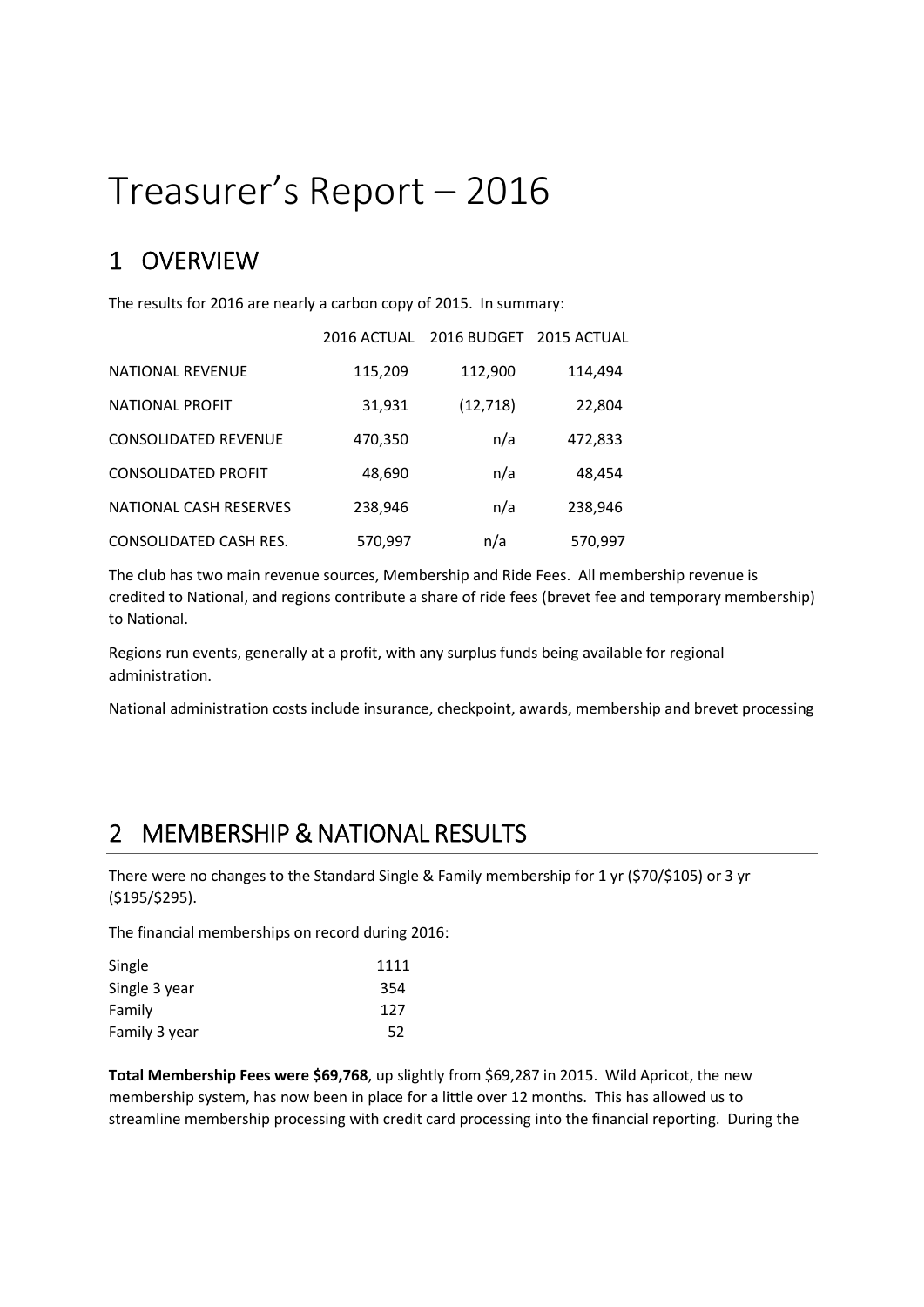year, a decision was made to commence rolling memberships. Now when a member joins, they receive 12 months membership and their renewal date will be the date of joining. We no longer offer half year memberships for new applicants in the second half of the year. The rolling approach complicated the financial reporting somewhat, but as relevant information for each renewal or application can be exported from the wild apricot system it is possible to determine the allocation of membership into respective financial years.

#### National Administration Expenditure was \$76,383 (2015: \$81,319). Main components were:

- Cycling Australia Affiliation/Insurance \$21,000 (2015 \$20,000). We still carry a \$13,418 accrual from previous years to offset any large increases without immediately needing to consider any increase in membership fees.
- Checkpoint \$16,046 (2015 \$25,153). Unfortunately we only issued 3 checkpoint magazines this year, resulting in a reduction in total cost. The costs of the third checkpoint were received in November and were not accrued. The average cost per issue is now about \$8,000 and with ongoing printing cost increases we are budgeting for the four issue cost in 2017 to be around \$35,000.
- National Conference \$6,053 (2015 \$0). Held in Sydney this year due to the higher number of NSW members on the national committee than past years, the overall cost was also less than previous conferences. The national conference is the one opportunity for all national committee members to meet face-to-face and discuss strategies for the club.
- Marketing \$3,568 (2015 \$6,509). As with prior years, a declining figure and less than budgeted both Nationally and Regionally. This should be an area of greater focus but requires dedicated personnel to administer.
- Awards \$4,581 (2015 \$4,165) The cost of all annual and lifetime awards issued during the year. We still carry a provision of \$5,814 raised when the lifetime awards were introduced to cover the costs as members achieved these milestone awards.
- Membership \$3,550 (2015 \$5,397). This includes all costs of membership services, wild apricot subscription, postage and any individual member benefits cost, such as ride with GPS membership. The Wild Apricot system has reduced our overall costs in addition to reducing the workload on the membership secretary.

The last increase in membership fee was in 2014 to enable the club to improve the IT/website infrastructure and increase marketing effort, without drawing on existing cash reserves. We have made significant progress on the membership system, and this platform will enable other developments. Much of this has been achieved "in-house" without external consultants, and the club owes Russell Noble significant gratitude for the work he has done bringing the systems to the state they are in today. There remains more work to be done and the funds are available should we need to outsource any of these activities.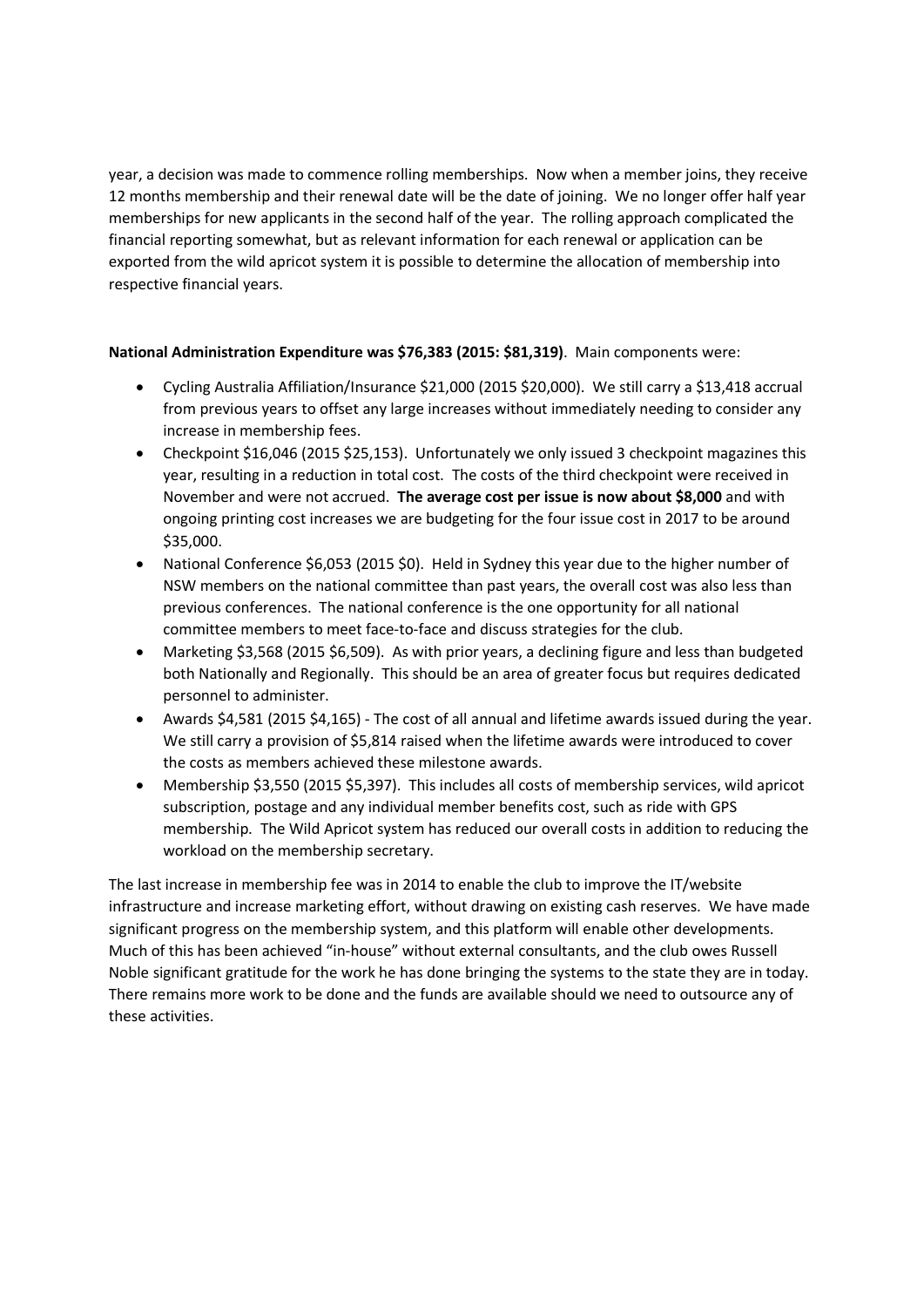## 3 RIDE ORGANISATION & REGIONAL RESULTS

Membership revenue at current rates is insufficient to cover all national administration costs. To cover the shortfall, \$4 of each standard \$6 brevet fee is remitted to National by the regions, as is \$5 from each temporary membership fee. The actual national revenue is \$3.64 per brevet after GST is deducted.

National Ride Revenue reported is \$31,431 (2015 \$30,237), and includes:

- Alpine Classic \$9,935 (1,422 brevet, 945 temp memb)
- Region brevet fees \$16,815 (4,405 regional brevets reported, plus 219 Fitz's challenge)
- Temporary Membership \$4,682 (1,030  $@$  \$4.54)

Ride revenue includes accruals to 31 October for all regions.

Ride Support revenue is shown at consolidated level only, as National do not run events. For 2016 Regions collected \$50,578 in support fees and paid \$54,321 in ride support costs. Alpine Classic collected \$235,969 and paid \$217,063.

At the National level it is our aim to breakeven by generating a gross profit from membership & ride organization activities to cover our administration costs and to provide capital for improvements to the club. At the regional level the \$2 per brevet retained enable regions to cover local administration costs, market the club locally or spend as they see fit to the benefit of the club. The regions should have enough funds at \$2/brevet to breakeven. The consolidated results included the following adjusted results by region, based on the latest reported information before the audit deadline. Note the consolidated result is not currently audited.

- ACT PROFIT \$382
- VICTORIA PROFIT \$3,860 (excludes Alpine)
- $\bullet$  ALPINE PROFIT  $\lesssim$  (1,724)
- NSW PROFIT \$2,956
- QLD PROFIT \$2,393
- SA PROFIT \$534
- WA PROFIT  $\frac{57,297}{200}$  (some large reconciling adjustments to prior year)
- $\bullet$  TAS PROFIT  $$1,062$

I don't wish to address the future of the Alpine Classic here, other than to note that it remains a contributor to club profit, but it carries additional risk because of the financial resources involved.

### 4 OTHER MATTERS

Other items within the National result that should be mentioned:

- Merchandise sales \$1,712 (2015 \$5,851) (2014 \$12,037)
	- o Clothing sales of the "Since 1981" jersey are falling by year, and small orders of the jerseys will be made only to replenish popular sizes. During the year we sold 23 units